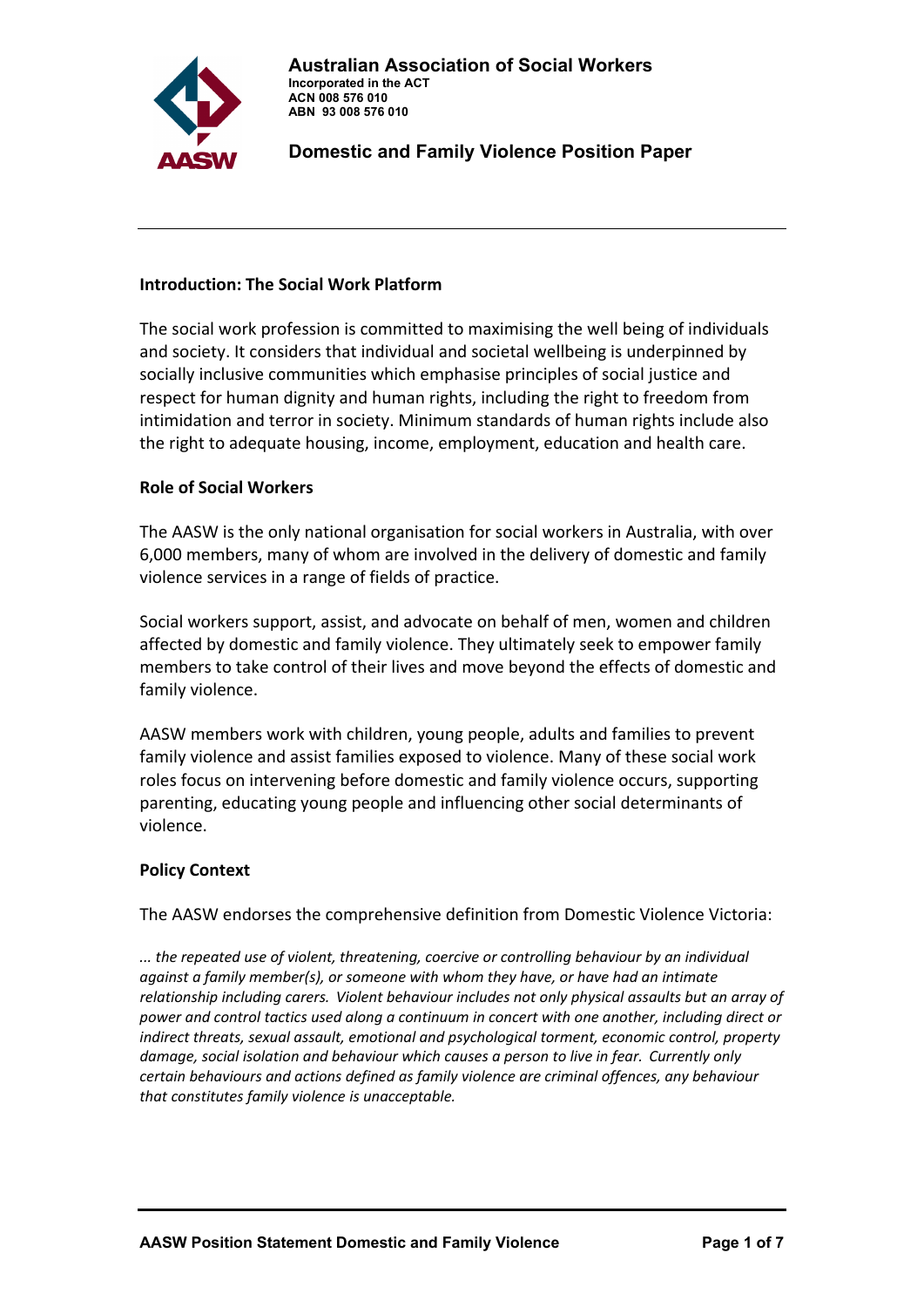

*Family violence can occur within any intimate relationship, including same sex relationships. It affects trans gender people, the elderly and people with disabilities. While it can be perpetuated by any member of a family against another, victims are 3 times more likely to experience violence from a male than a female (predominately from a woman's current or ex‐partner).*

Whilst being mindful of the sensitivity to varied definitions, it is important to note that it is overwhelmingly women and children who experience the majority of the burden of family violence and that this violence is perpetrated by males they trust.

Research demonstrates that domestic and family violence contributes to compromised mental health, homelessness, reduced relationship, educational and employment success and long term financial instability for women and children. This research also confirms the additional vulnerability for indigenous and culturally and linguistically diverse women and children who experience domestic and family violence. Whilst the research into Domestic and Family violence is still evolving, there is positive progress in the development of how Government and the non‐ government sector is responding with evidenced based programs and resources starting to emerge both for survivors of violence and for perpetrators seeking to change their behaviour. The AASW also welcomes the improved directives in Police responses in this area when compared to 10‐15 years ago.

Domestic and family violence is likely to affect nearly 1 in 3 Australian women during their lifetime. It has been estimated that the costs of domestic and family violence annually are \$8.1 billion, including a \$3.5 billion estimate of pain, suffering and premature death.

Family violence directly contravenes Australia's commitment to the UN Declaration of Human Rights, the Convention on the Elimination of All Forms of Discrimination Against Women (CEDAW) and the Rights of the Child. As a signatory to CEDAW, all Australian governments must continue to implement policies and programs to eradicate discrimination in all its forms, against all women regardless of ability, race, religion or cultural background.

Working from a strengths and rights‐based framework, social workers seek to empower women and children to view themselves as active survivors rather than survivors of violence. Social workers address these effects by working from an advocacy perspective through influencing policy, structures and other sites of power that ultimately aim to minimise family violence.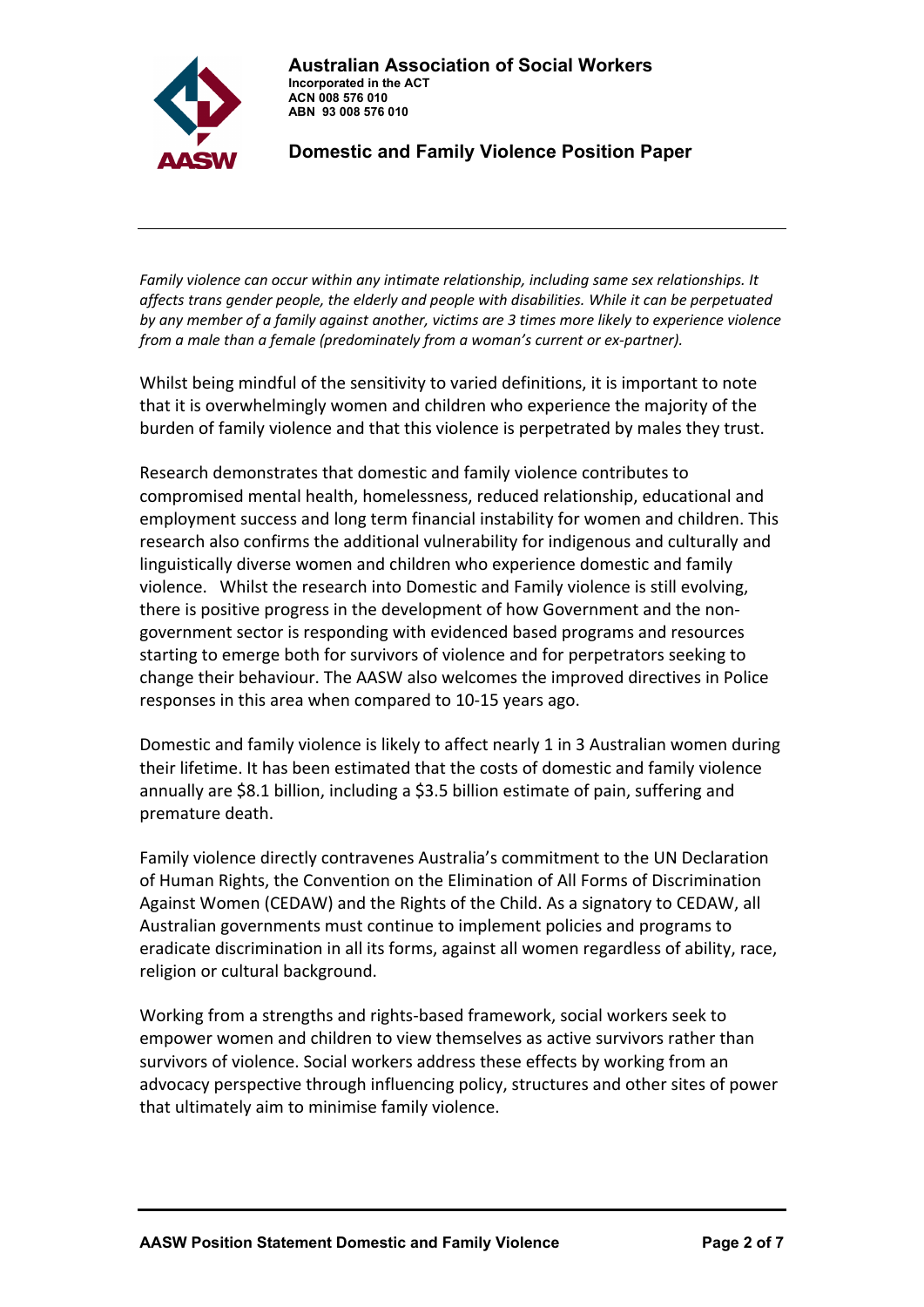

### **Role of Government**

The AASW welcomes the work of the Federal Government, including the consultation: *Family Violence – Improving Legal Frameworks* and the commitment to addressing family violence prevention as part of the National Women's Health Policy. These efforts are beginning to address the incidence and impact of domestic and family violence. Coupled with integrated and coordinated family violence service initiatives operating in most states, community, justice and health responses are increasingly working together, which is making a real difference in women and children's lives.

The recently released *National Plan to Reduce Violence Against Women and Children: A Time for Action* heralds a new approach to ending family violence. The AASW welcomes the Federal Government's cooperative federalism approach to deliver services and policy responses consistently and uniformly across States and Territories. This approach will support and assist women and children seeking to escape domestic and family violence, reduce barriers to accessing services and enhance prevention efforts.

## **Recommendations**

**Disability:** The AASW notes that girls and women with disabilities are twice as likely to be survivors of domestic and family violence as women without disabilities.

The AASW **recommends** the Federal Government to appoint a representative of Women with Disabilities Australia (WWDA) to the National Council to Reduce Violence Against Women and their Children and to ensure that all policy areas impacting on domestic and family violence reflect the reality of women with disabilities who are survivors of domestic and family violence.

**Indigenous:** The AASW **recommends** specific programs to address the overrepresentation of Indigenous women and children in family and domestic violence statistics, and calls on all Governments to increase resources to services for Indigenous women and their families, which have proven successful in addressing this violence.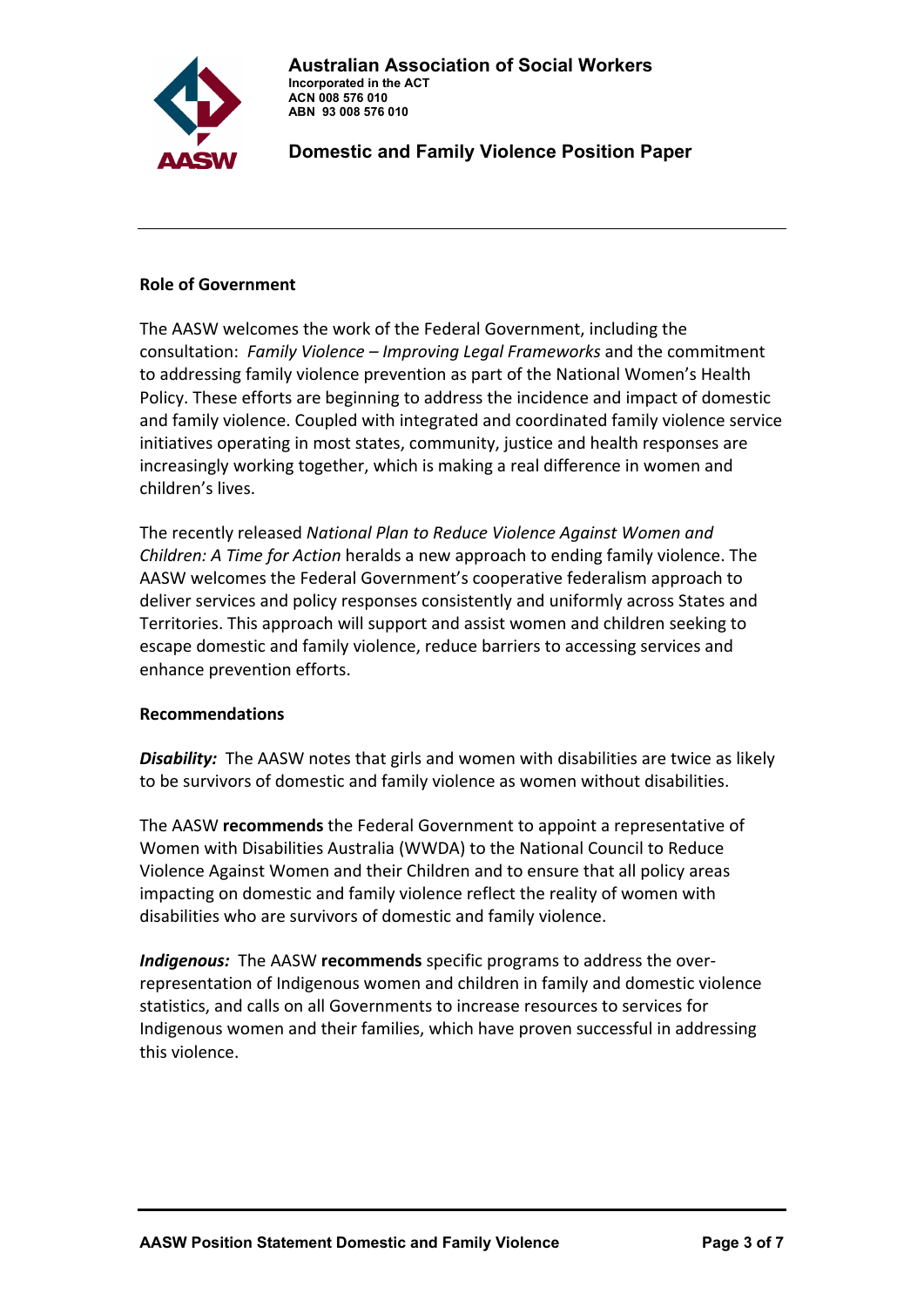

**Family Court:** The AASW notes that changes to the Shared Parenting Act 2006 requires all separating couples to use family dispute resolution as the primary means of determining care and contact arrangements of children. For women and children who have experienced domestic and family violence, family dispute resolution carries the risk of further abuse and trauma through the dispute resolution process. The AASW seriously questions this indiscriminate use of the dispute resolution process regardless of family circumstances. In any event it is imperative that these women and children are protected, supported and assisted through the Family Relationship Centres and associated service providers and the proposed new court structures.

The AASW **recommends** the Federal Government establish a specialist bench within the Family Court of Australia to hear cases involving domestic and family violence, to ensure that the long term impacts of these acts of violence on partners and children are addressed.

*Service Delivery:* The AASW **recommends** all governments work collaboratively to deliver seamless services and policy responses to survivors of domestic and family violence.

## **Workforce Issues**

Work with families affected by family and domestic violence, including survivors, children and perpetrators, requires highly skilled and trained practitioners. Many of these services are currently provided in the non‐government sector where remuneration is low and investment in training is hampered by inadequate funding. Government should recognise the complexity and priority of this work by providing adequate funds to attract retain and continue to develop highly skilled professional staff.

## **Talking Points**

The *National Plan to Reduce Violence Against Women and Children: A Time for Action* year heralds a new approach to ending family violence. The AASW welcomes the Federal Government's cooperative federalism approach to deliver services and policy responses consistently and uniformly across States and Territories. This approach will support and assist women and children seeking to escape domestic and family violence, reduce barriers to accessing services and enhance prevention efforts.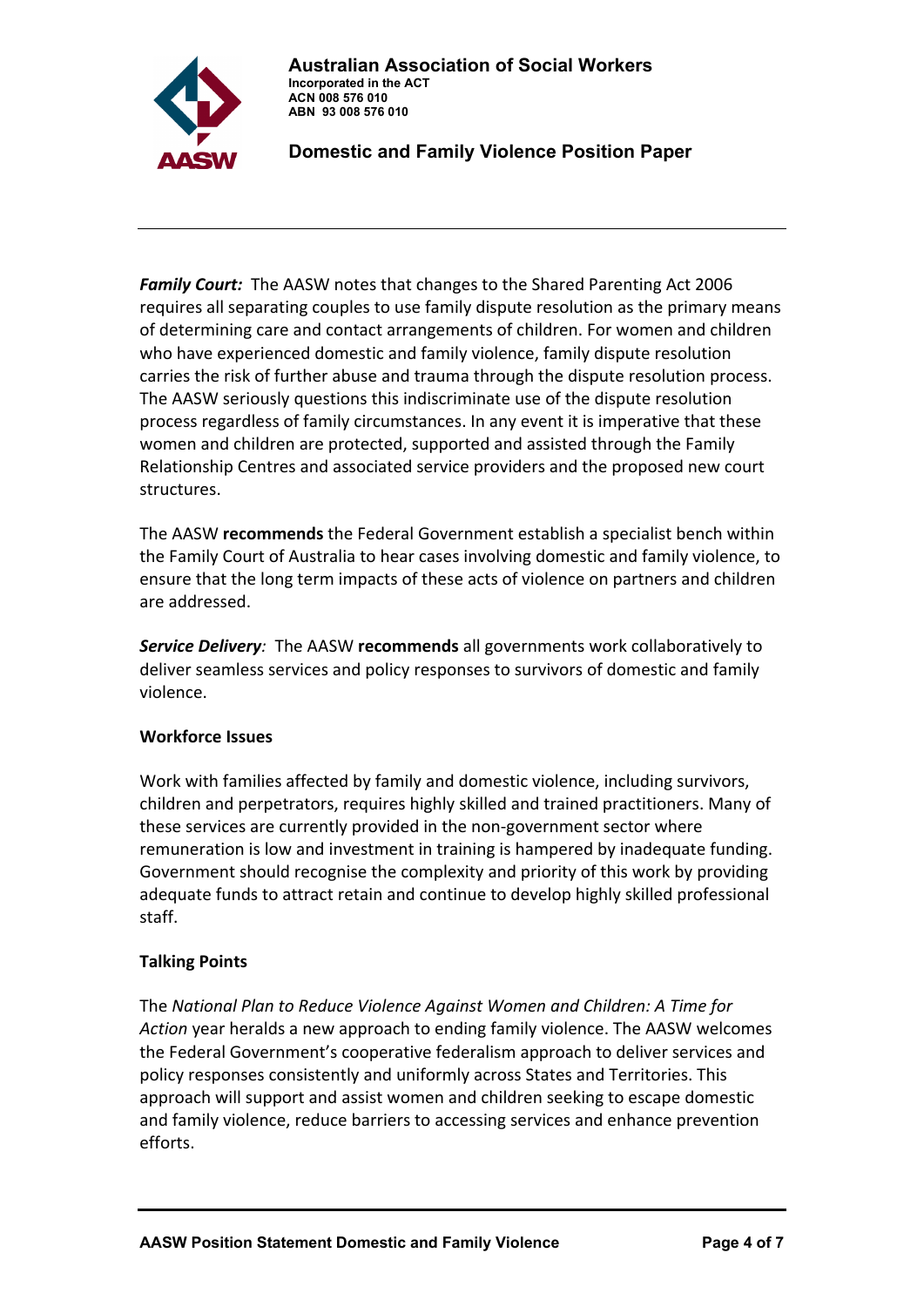

The dynamics of how domestic and family violence evolve in relationships is complex and we need to resist a simplistic response that ignores that in some situations multiple parties commit acts of violence, intimidation and threats. The AASW **recommends** the Federal Government establish a specialist bench within the Family Court of Australia to hear cases involving domestic and family violence, to ensure that the long term impacts of these acts of violence on partners and children are addressed.

### **References**

Access Economics, 2004, **The Cost of Domestic Violence to the Australian Economy: Part 1.** Australian Government, Canberra.

Australian Association of Social Workers, 1999, **AASW Code of Ethics,** AASW, Canberra.

Australian Bureau of Statistics, 2005, **Personal Safety Survey,** Cat No 4906, Canberra.

Bagshaw, D. and Brown T., 2010, **Family Violence and Family Law in Australia**, at http://www.apo.org.au/research/family‐violence‐and‐family‐law‐australia.

Bagshaw, D. and Chung, D., 2000, *"*Gender politics and research: Male and female violence in intimate relationships", in **Women Against Violence: An Australian Feminist Journal**, 8, 4‐23, CASA House, Melbourne.

Department of Health and Ageing, 2009, **Development of National Women's Health Policy**, Canberra at

http://www.health.gov.au/internet/main/publishing.nsf/Content/D653037D835FC1 C5CA257576007CF150/\$File/cons‐dis‐paper2009.pdf.

Domestic Violence Victoria, **What is family violence?** Melbourne at http://www.dvvic.org.au/.

Heenan, M., 2010, **Position Paper on Family Violence Prevention**, at http://www.leishman‐associates.com.au/awhn2010/outcomes.php.

Humphreys, C. " Domestic Violence and Child Protection: Challenging Directions for Practice", **Australian Domestic & Family Violence Clearinghouse**, UNSW, 2007, p24.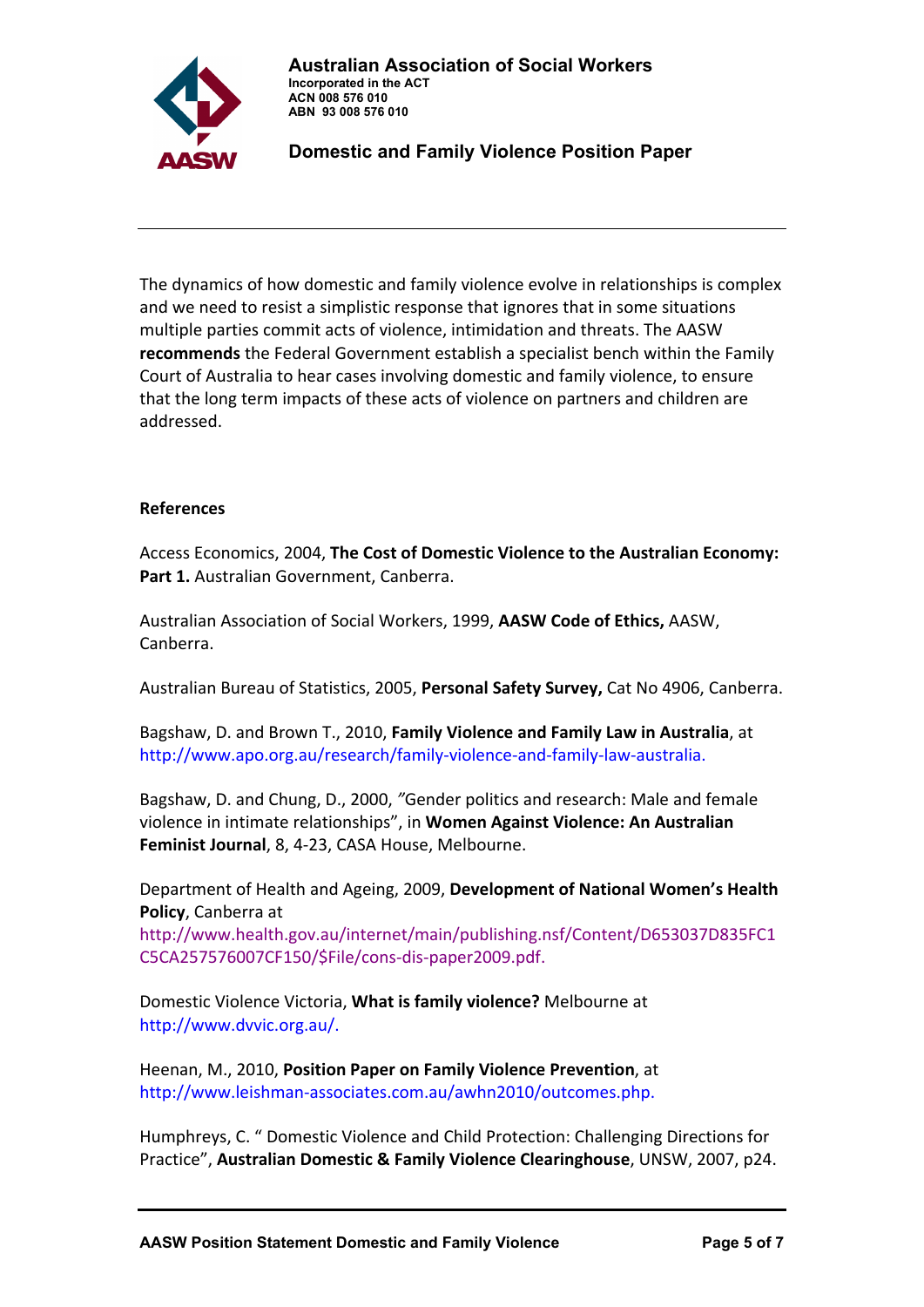

Hunt, L. and Webster, A., 2009, Family **Violence and Immigration Law**, at [http://cpcabrisbane.org/Kasama/2009/V23n4/DomesticAndFamilyViolence.htm.](http://cpcabrisbane.org/Kasama/2009/V23n4/DomesticAndFamilyViolence.htm)

Laing, L. and Bobic, N., 2002, Economic Costs of Domestic Violence**, Australian Domestic and Family Violence Clearinghouse,** University of Sydney.

MacDonald, H., 1998, **What's in a name? Definitions and Domestic Violence,** Impact Printing, Melbourne.

Mills, L., 1999 "Killing her softly: Intimate Abuse and the Violence of State Intervention", **Harvard Law Review,** 113, pp 550‐613.

Mouzos, J. and Makkai, T., 2004, **Women's Experiences of Male Violence: Findings From the Australian Component of the International Violence Against Women Survey (IVAWS),** Australian Institute of Criminology, Canberra.

The National Council to Reduce Violence Against Women and their Children, 2009, **Time for Action: The National Council's Plan for Australia to Reduce Violence Against Women and their Children 2009‐2021** , Canberra at [http://www.fahcsia.gov.au/sa/women/pubs/violence/np\\_time\\_for\\_action/national\\_](http://www.fahcsia.gov.au/sa/women/pubs/violence/np_time_for_action/national_ plan/Documents/The_Plan.pdf) [plan/Documents/The\\_Plan.pdf](http://www.fahcsia.gov.au/sa/women/pubs/violence/np_time_for_action/national_ plan/Documents/The_Plan.pdf).

United Nations, 1979, **United Nations Convention on the Elimination of All Forms of Discrimination Against Women** at <http://www.un.org/womenwatch/daw/cedaw/>.

Victoria Health, 2004, **The health cost of violence: Measuring the Burden of Disease Caused by Intimate Partner Violence,** Department of Human Services, Melbourne.

Walsh, D., 2003, **Silent Suffering: The Extent, Level and Nature of Violence Against Women During Pregnancy: A Study of 400 Australian Women,** Doctoral Thesis, University of Melbourne.

Walsh, D. and Weeks, W., 2004, **What a smile can hide: A Report on the Study of Violence Against Women during Pregnancy,** The Royal Women's Hospital, Melbourne.

Weeks, W., 2000, "Towards the prevention of violence and the creation of safe and supportive gender relations", in Weeks, W., and Quinn, M., **Issues Facing Australian Families,** Third Edition, Longman, Australia.